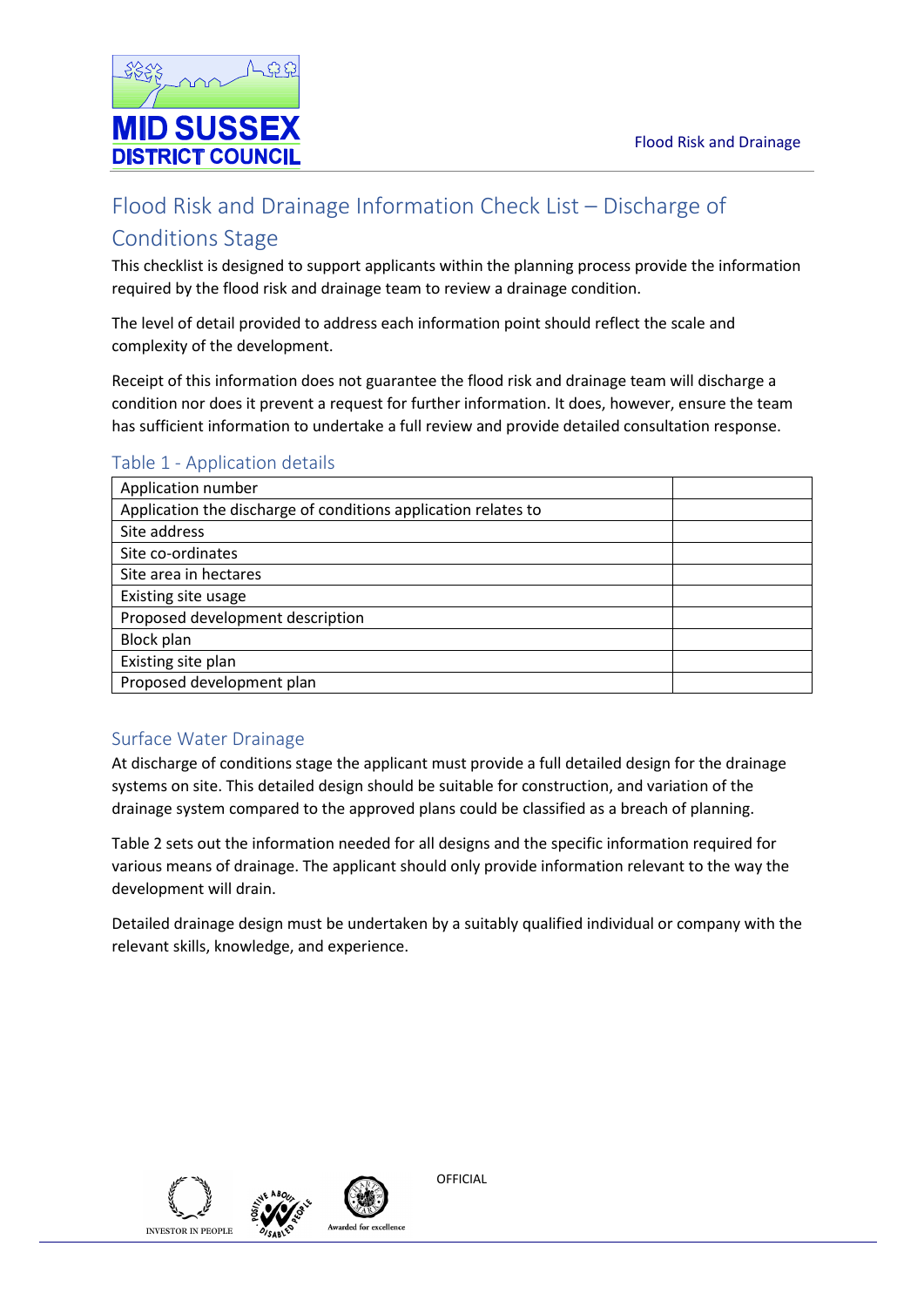

## Table 2 - Surface water drainage – detailed design

| For all designs                                                                   |  |
|-----------------------------------------------------------------------------------|--|
| Greenfield runoff rate details for the area to be drained (using FEH or a similar |  |
| approved method)                                                                  |  |
| On-site infiltration test results                                                 |  |
| Plans / details of areas to be drained based on finalised development plans       |  |
| Calculations showing the system has been designed to cater for the 1 in 100-      |  |
| year storm event, plus appropriate allowance for climate change                   |  |
| Detailed drainage plans, including invert levels and pipe diameters, showing      |  |
| entire drainage system                                                            |  |
| Maintenance and management plan <sup>1</sup>                                      |  |
| <b>For soakaways</b>                                                              |  |
| Sizing calculations (to cater for 1 in 100-year plus climate change event)        |  |
| Half drain time (<24 hours)                                                       |  |
| <b>Construction details</b>                                                       |  |
| For discharge to watercourse                                                      |  |
| Discharge rate (1 in 1 or QBar Greenfield rate for drained area) <sup>2</sup>     |  |
| Outfall location and construction details                                         |  |
| Attenuation sizing calculations (to cater for 1 in 100-year plus climate change   |  |
| event)                                                                            |  |
| For discharge to sewer                                                            |  |
| Discharge rates (restricted to 1 in 1 or QBar Greenfield rate for drained area    |  |
| unless otherwise agreed with sewerage provider)                                   |  |
| Discharge location and manhole number                                             |  |
| Outline approval from sewerage provider in relation to connection, discharge      |  |
| rate and connection location <sup>3</sup>                                         |  |
| Attenuation sizing calculations (to cater for 1 in 100-year plus climate change   |  |
| event)                                                                            |  |

<span id="page-1-2"></span><span id="page-1-1"></span><sup>&</sup>lt;sup>2</sup> If the 1 in 1 or QBar Greenfield runoff rate cannot be achieved, then evidence into why a higher discharge rate has been proposed should be provided as part of the detailed design. Due to improvements in drainage systems the 2l/s minimum will not be accepted without justification. <sup>3</sup> Formal approval via S106 etc is not required.





Awarded for excellence

<span id="page-1-0"></span><sup>&</sup>lt;sup>1</sup> The scale of this document should reflect the scale of the development and the complexity of the drainage system.